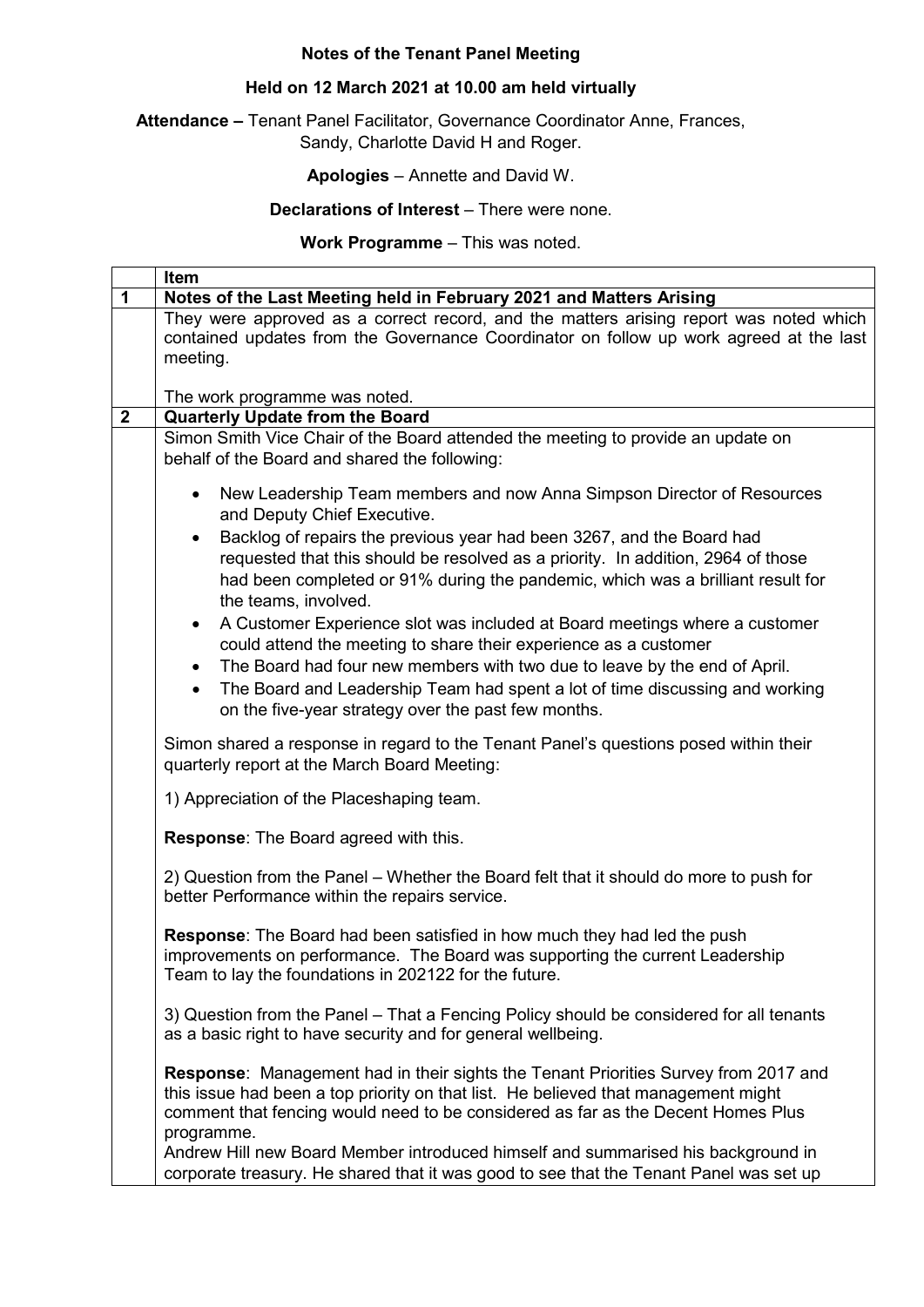|   | as a two-way communication with customers and was looking forward to seeing how we<br>can engage with more tenants, and it would be interesting to have the Panels views on<br>this over time.                                                                                                                                                                                                                                                                                                                                                                                                                                                                                                                                                  |
|---|-------------------------------------------------------------------------------------------------------------------------------------------------------------------------------------------------------------------------------------------------------------------------------------------------------------------------------------------------------------------------------------------------------------------------------------------------------------------------------------------------------------------------------------------------------------------------------------------------------------------------------------------------------------------------------------------------------------------------------------------------|
|   | The Tenant Panel commented that success with the repairs backlog had been positive,<br>but the Board needed to acknowledge the need for management to call customers back<br>when they requested to speak to them. The Vice Chair of the Board shared that this had<br>come out of the recent Customer Experience session at the Board meeting with the<br>example provided and it was unacceptable and the culture needed to be addressed in<br>this regard.                                                                                                                                                                                                                                                                                   |
|   | A Panel Member commented that some repair jobs logged do not appear on the system<br>when contacting Freebridge for an update sometimes. The Vice Chair of the Board<br>shared that there was work to be done to improve data quality and its management<br>within the organisation.                                                                                                                                                                                                                                                                                                                                                                                                                                                            |
|   | A Panel Member shared that maintenance to the external of homes had been raised as<br>an issue for a number of years by the Panel, which if felt can affect the internal home<br>such as mould and damp. The Vice Chair of the Board shared that he was confident<br>the new team would be able to put in place what was required to resolve this process.<br>The Panel Members added that this was not the tenants fault that there was a change in<br>management and that they still had to wait years for these repairs and some were still<br>waiting.                                                                                                                                                                                      |
|   | The Tenant Panel thanked the Vice Chair of the Board for his attendance and he left the<br>meeting.                                                                                                                                                                                                                                                                                                                                                                                                                                                                                                                                                                                                                                             |
| 3 | <b>Five Year Strategy</b>                                                                                                                                                                                                                                                                                                                                                                                                                                                                                                                                                                                                                                                                                                                       |
|   | The Director of Housing shared that the five-year strategy would be a standard item on the<br>Tenant Panel agenda over the coming months to discuss updates on progress. A survey<br>had been sent to customers recently to ask what their top five priorities would be for<br>Freebridge over the next five years and this had shaped the strategy. The Director of<br>Housing wished to seek feedback from the Panel on whether this was representative, there<br>had had been over 400 responses which was not a huge number but substantially more<br>than expected. Responses received had been detailed but not always about repairs,<br>some were about community and support for the building of new homes as well as<br>communication. |
|   | The Governance Coordinator agreed to circulate the Strategy Road map shared with the<br>Tenant Panel on email.                                                                                                                                                                                                                                                                                                                                                                                                                                                                                                                                                                                                                                  |
|   | Self-Assessment Against the Housing Ombudsman Complaints Handling Code                                                                                                                                                                                                                                                                                                                                                                                                                                                                                                                                                                                                                                                                          |
|   | The Self-Assessment Against the Housing Ombudsman Complaints Handling Code was<br>circulated on email after the February meeting and it was agreed to discuss further if there<br>were any queries raised via the Governance Coordinator offline.                                                                                                                                                                                                                                                                                                                                                                                                                                                                                               |
|   | <b>Customer Self-Referrals for Assistance</b>                                                                                                                                                                                                                                                                                                                                                                                                                                                                                                                                                                                                                                                                                                   |
|   | Following a query about self-referrals for wellbeing related assistance the Director of<br>Housing asked the Tenant Panel to research services with other tenants in mind and report<br>findings at the April meeting. The Panel agreed to research how accessible information<br>might be for various tenants on seeking additional help and support.                                                                                                                                                                                                                                                                                                                                                                                          |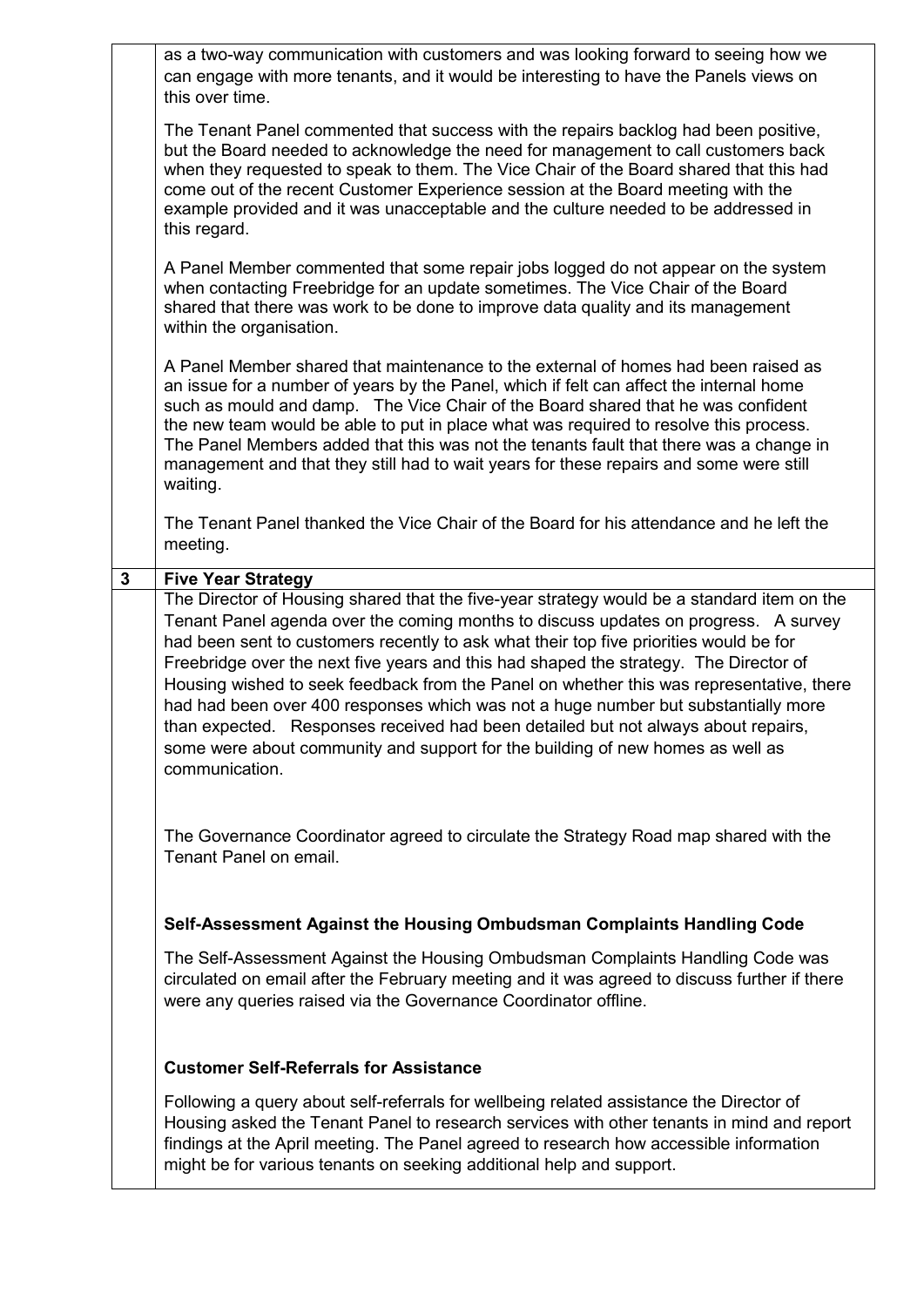| $\overline{\mathbf{4}}$ | <b>Update on Rent Arrears Position and Universal Credit</b>                                                                                                                                                                                                                                                                                                                                                                                                                                                                                                                                                                                                                                                                                                                                                                                 |
|-------------------------|---------------------------------------------------------------------------------------------------------------------------------------------------------------------------------------------------------------------------------------------------------------------------------------------------------------------------------------------------------------------------------------------------------------------------------------------------------------------------------------------------------------------------------------------------------------------------------------------------------------------------------------------------------------------------------------------------------------------------------------------------------------------------------------------------------------------------------------------|
|                         | The Housing Operations Manager attended the meeting to share the item, he shared that<br>the last 12 months had been challenging for tenants, society and the income team that he<br>managed and he wished to share how these challenges had been addressed such as rent<br>arrears:                                                                                                                                                                                                                                                                                                                                                                                                                                                                                                                                                        |
|                         | Following lockdowns last year, a lot of the team's focus changed from outbound<br>calls chasing up rent payments, to instead being a lot about providing support to<br>people through the uncertainty that had resulted from the pandemic, such as<br>maximising their income.<br>Twice as much support from the team in this way was required by tenants that pre<br>$\bullet$<br>covid.<br>The Government furlough scheme was in place but with either less income for<br>$\bullet$<br>those effected or being at risk of losing their job which was a worry.<br>Freebridge sent a letter to all working age tenants with information on support<br>$\bullet$                                                                                                                                                                             |
|                         | around unemployment, benefits and external agency support.                                                                                                                                                                                                                                                                                                                                                                                                                                                                                                                                                                                                                                                                                                                                                                                  |
|                         | Support information was included on the website.<br>$\bullet$                                                                                                                                                                                                                                                                                                                                                                                                                                                                                                                                                                                                                                                                                                                                                                               |
|                         | The Customer Service Team received training on same advice provided by the<br>$\bullet$                                                                                                                                                                                                                                                                                                                                                                                                                                                                                                                                                                                                                                                                                                                                                     |
|                         | Income Team to extend this help.<br>The team measured potential projection of the increase of rent arrears within the<br>$\bullet$<br>usual pattern expected every four weeks, where rent is received and which<br>normally expect steadily increases towards Christmas. The income had benefited<br>from a good starting position and that the team were prepared for providing<br>assistance to customers, and as a result the arrears could have been much worse<br>than they were and that of other associations.                                                                                                                                                                                                                                                                                                                       |
|                         | There had been an increase in tenants claiming universal credit and by April/May,<br>$\bullet$<br>there had been double the amount of people receiving this benefit at around 22%<br>of tenants. There was still a potential delay of 5-6 weeks in tenants receiving their<br>benefit money when moving from housing benefit to Universal Credit and this<br>money was provided directly, which observations by the team had shown the<br>more tenants that received Universal Credit the less rent they could collect.<br>The team had found through the support they offered that those who had found<br>$\bullet$<br>themselves unemployed had not required help with benefits, though the DWP had<br>been struggling with demand.<br>The Income Team had also helped tenants to find support through the hardship<br>$\bullet$<br>fund. |
|                         | Next steps were to refocus on collections, away from the support role that had<br>$\bullet$                                                                                                                                                                                                                                                                                                                                                                                                                                                                                                                                                                                                                                                                                                                                                 |
|                         | been in place over the past year and journey out of covid.<br>Following a comment about the Credit Union Scheme, the Housing Operations Manager<br>advised that customers seemed to be more interested in getting low cost loans than<br>saving in this way but Freebridge would consider reviewing advertisement.<br>Following a comment about recovering former tenant rent arrears and debts, the Housing<br>Operations Manager advised that he would attend the Tenant Panel later in the year but<br>would email stats on the issue for the time being, but the team did make efforts to try and<br>resolve where they were able to. The Governance Coordinator agreed to liaise with the<br>Housing Operations Manager on circulate of stats and programming in of a further<br>session on former tenant debt.                        |
|                         |                                                                                                                                                                                                                                                                                                                                                                                                                                                                                                                                                                                                                                                                                                                                                                                                                                             |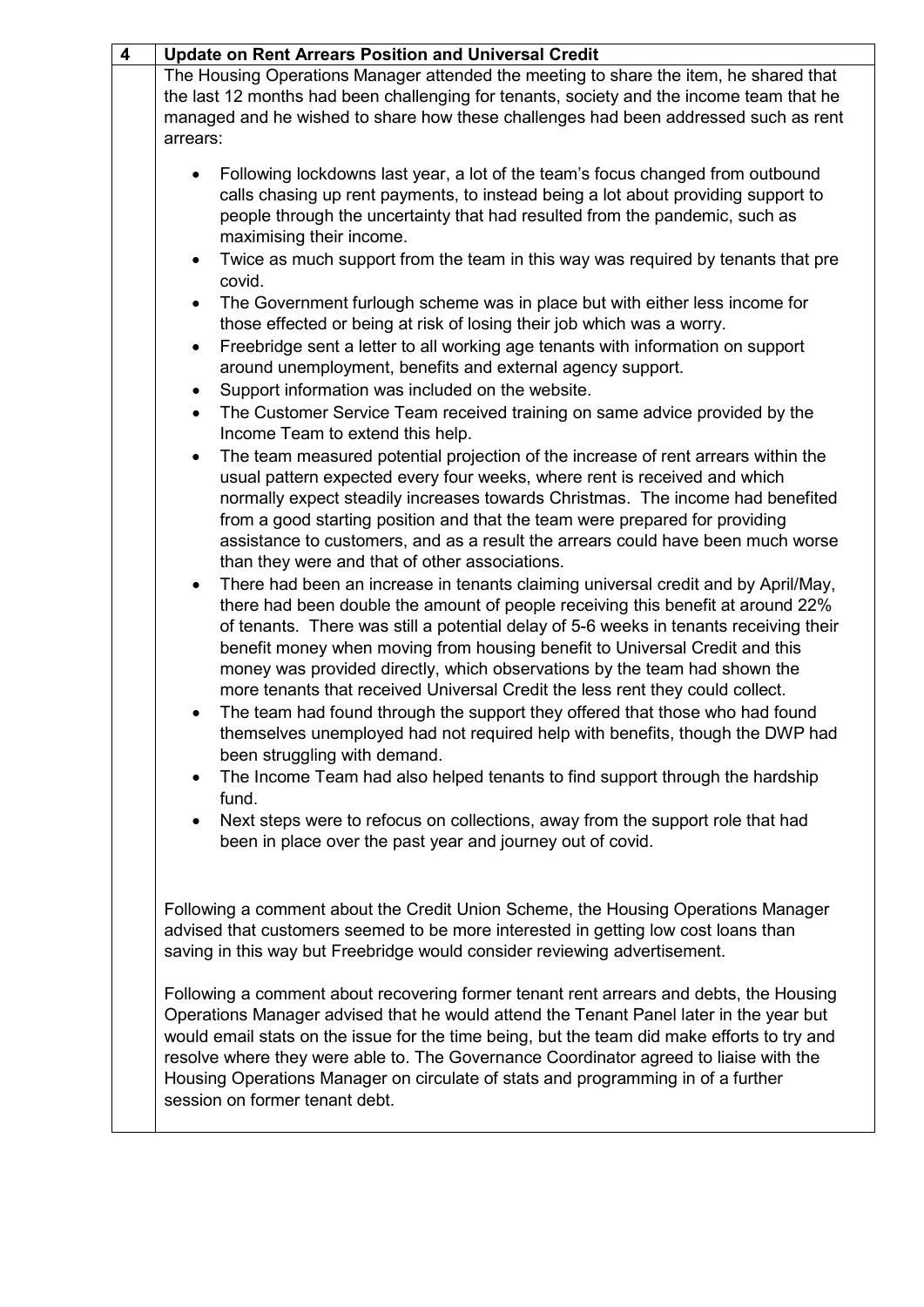|   | The Panel were impressed with the efforts of the teams involved over the past year and it<br>highlighted the difficulties that the pandemic had created. The Housing Operation Manager<br>agreed to pass on the compliment to the teams involved.                                                                                                                     |
|---|-----------------------------------------------------------------------------------------------------------------------------------------------------------------------------------------------------------------------------------------------------------------------------------------------------------------------------------------------------------------------|
|   | The Panel thanked the Housing Operations Manager for his update and he left the<br>meeting.                                                                                                                                                                                                                                                                           |
| 5 | <b>Assets - Various</b>                                                                                                                                                                                                                                                                                                                                               |
|   | <b>New Director of Assets Introduction</b>                                                                                                                                                                                                                                                                                                                            |
|   | The new Director of Assets Graham Wilson attended the meeting to provide an introduction<br>to himself and his service area since joining the organisation earlier in the year as follows:                                                                                                                                                                            |
|   | There was focus on repairs and improvements to quality of work.<br>$\bullet$<br>Improved communications with tenants.<br>$\bullet$<br>Planning of repairs with the tenant to ensure that a repair can be repaired first time.<br>$\bullet$                                                                                                                            |
|   | Seeking feedback after service has been provided.<br>$\bullet$<br>Before and after photos of work completed to give an audit and to help Freebridge<br>$\bullet$<br>understand the issues when things go awry.<br>Provide new dates for work when it cannot be completed that day.<br>$\bullet$                                                                       |
|   | The Customer Services Team and scheduling team were working closer together, as<br>$\bullet$<br>well as the repairs and assets teams to encourage cross team working.<br>A review of timing of urgent, emergency and routine repairs.<br>$\bullet$                                                                                                                    |
|   | The Panel shared that all these ideas were good and it was hoped that this would help<br>improve satisfaction. A Panel Member commented that good customer service can be<br>judged on how things are handled and resolved when they something goes wrong and this<br>was important to remember.                                                                      |
|   | The Panel asked if they could receive regular updates on repairs and maintenance as<br>improvements progress quarterly with the Head of Service Delivery. The Governance<br>Coordinator agreed to arrange the meetings in the Tenant Panel schedule.                                                                                                                  |
|   | <b>Stock Condition Survey</b>                                                                                                                                                                                                                                                                                                                                         |
|   | The Head of Asset Management had previously spoke to the Panel about the Stock<br>Condition Survey in October 2020 and agreed to come back at this point to provide an<br>update. he shared the following:                                                                                                                                                            |
|   | Storage of data was an issue<br>$\bullet$<br>They had set up a gateway project through the Leadership Team in relation to the<br>$\bullet$<br>system requirements and they had employed a Systems Analyst to rebuild the<br>storage of the data.                                                                                                                      |
|   | At a later stage, a form will be redesigned to use with tenants to gather data but the<br>$\bullet$<br>project was not at this stage yet but he would come back to the Panel with this as<br>soon as it is ready for comments. The Governance Coordinator agreed to note this<br>further action.                                                                      |
|   | Work would be required to the energy data stored for all properties; fuel poverty was<br>$\bullet$<br>a concern. They had collaborated with a national charity called the Energy Savings<br>Trust to provide data for energy ratings on properties, and this was an offshoot to the<br>stock condition survey project, and provided some important planning. The data |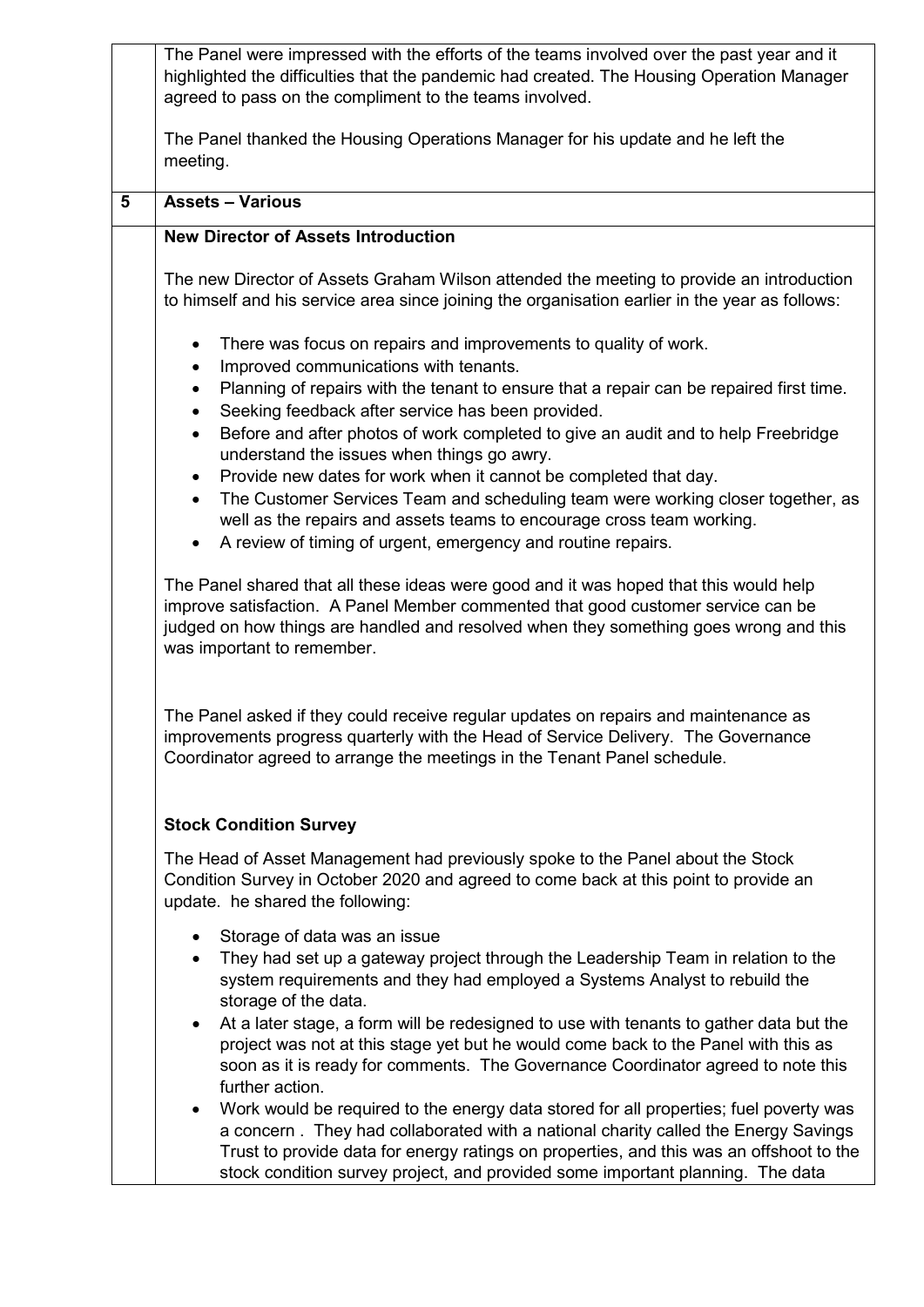|                | should lead them into achieving carbon zero and cross reference running costs of                                                                                                                 |
|----------------|--------------------------------------------------------------------------------------------------------------------------------------------------------------------------------------------------|
|                | properties.<br>The team had secured funding for poorly insulated properties that do not have a<br>$\bullet$                                                                                      |
|                | cavity called non-traditional homes, they will be able to externally insulate.                                                                                                                   |
|                |                                                                                                                                                                                                  |
|                | Following a query by a Panel Member in regard to how Freebridge were approaching<br>replacement of storage heaters in future, the Head of Asset Management shared that the                       |
|                | team had identified some systems were non-programmable, and there was a pilot<br>programme for the replacement of heaters that come up for repair or maintenance. In the                         |
|                | interim, the team were also working with the housing team on the winter fuel payment                                                                                                             |
|                | scheme to help over the next winter.                                                                                                                                                             |
|                | The Panel felt that this was all positive news and some exciting changes. The Head of Asset                                                                                                      |
|                | Management shared that he would circulate a PowerPoint presentation to the Panel and<br>come back further to present the issue. The Governance Coordinator agreed to programme                   |
|                | this further visit in at the next best time.                                                                                                                                                     |
|                |                                                                                                                                                                                                  |
|                | <b>Rewire Leaflet Review Update and Access to Properties Update</b><br>The Director of Assets was aware of the Tenant Panel feedback in relation to the rewire                                   |
|                | leaflet intended to be provided to tenants ahead of rewiring of a property and he was going to                                                                                                   |
|                | review the form and the process behind it including the financial aspect, together with the<br>Director of Housing and the teams involved. The Panel confirmed that they were would wait         |
|                | for a further update as there were many issues arising from the review to consider. The<br>Governance Coordinator agreed to schedule in the programme as necessary.                              |
|                | Following a query the Director of Housing shared that it was not known how many properties                                                                                                       |
|                | would need a full rewire until the initial check is complete for each.                                                                                                                           |
|                | The Panel thanked the Director of Assets and Head of Asset Management for their                                                                                                                  |
|                | attendance and they left the meeting and looked forward to seeing them again.                                                                                                                    |
| 6              | <b>Tenant Panel Recruitment Update - Director of Housing</b>                                                                                                                                     |
|                | There would continue to be the usual interview process after the advert has closed on 30 <sup>th</sup><br>April. An online session would be offered to those who wish to attend. The Director of |
|                | Housing and Governance Coordinator would consider ideas for the online session.                                                                                                                  |
| $\overline{7}$ | Meeting how did it go                                                                                                                                                                            |
|                | Clarity of presentations, problems acknowledged and awareness of communication<br>concerns.                                                                                                      |
|                | More hope that might get somewhere.                                                                                                                                                              |
|                | Future appears to be rosy.<br>Enjoyed the nice open conversations that have been had.                                                                                                            |
|                | Gone very well today and interesting with the Director of Assets and Head of Asset<br>Management joining us and very successful meeting.                                                         |
|                | Freebridge focus on tenant involvement. Very interesting. Hearing from the Assets<br>and the important work, they are doing and how the communication is going to                                |
|                | happy.                                                                                                                                                                                           |
|                | The Director of Housing contributed well, receiving challenge with respect where needed it,                                                                                                      |